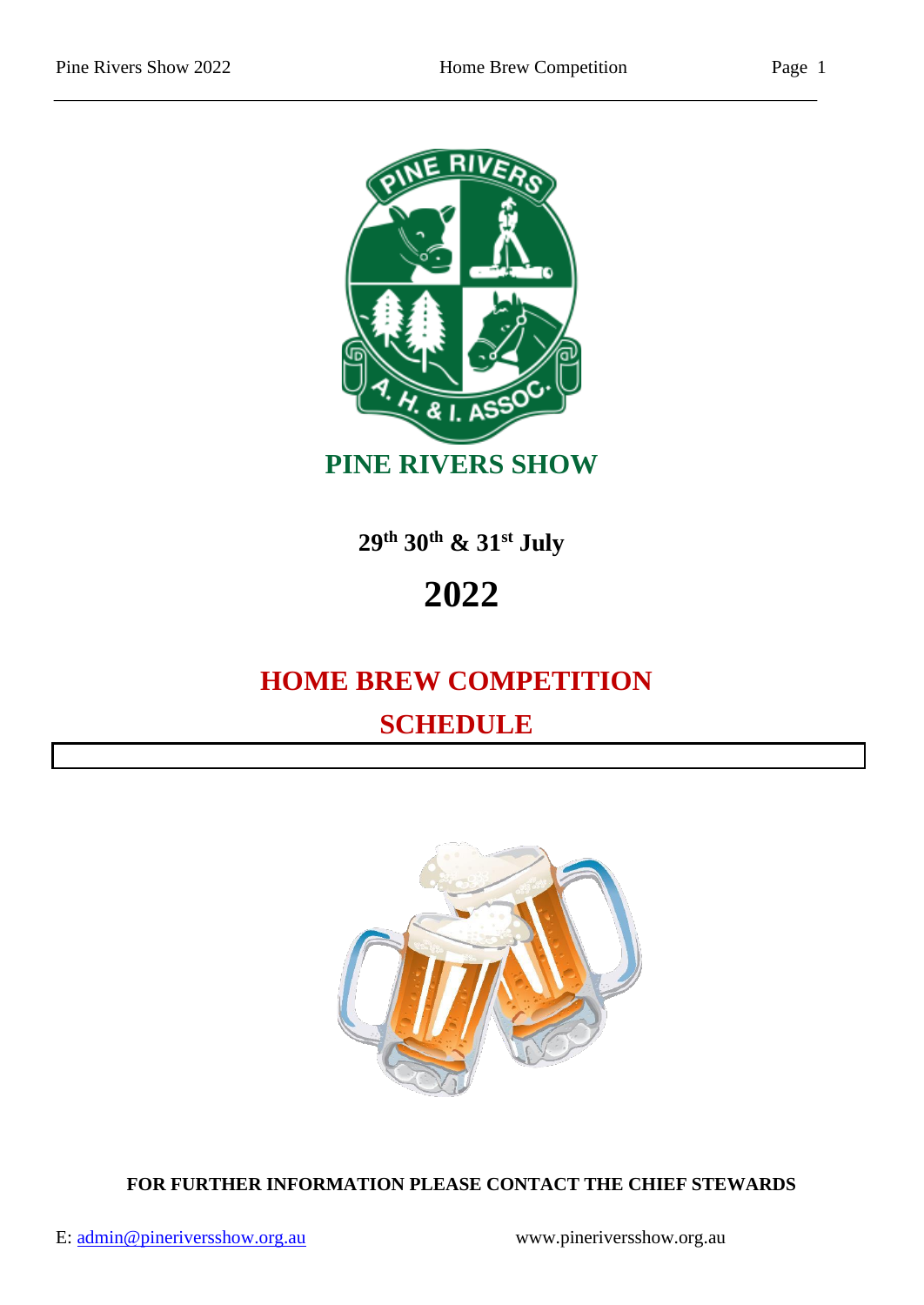#### **PINE RIVERS A.H. & I. ASSOCIATION**

#### **HOME BREW COMPETITION**



The Brew Shed, Strathpine proudly sponsors the Pine Rivers Show Home Brew Competition The competition is open to all levels of **home brewers.**

If you already have some home brew on hand but feel that it's not up to competition stand, don't despair.

Brewers of all levels are encouraged to participate, as this is a useful way of learning how to improve your future brews with the informative and confidential "feedback" score sheet for you to keep.

| <b>CHIEF STEWARD:</b>                         | Colleen Heller at The Brew Shed Strathpine 3205 4633<br>strathpine@thebrewshed.com.au |  |
|-----------------------------------------------|---------------------------------------------------------------------------------------|--|
| <b>ENTRY FEE:</b>                             | \$1.00 per bottle                                                                     |  |
| <b>PRIZES:</b>                                |                                                                                       |  |
| <b>Overall Best Home Brewed Beer Champion</b> | \$30 gift voucher to The Brew Shed, Certificate and<br><b>Pine Rivers Show Ribbon</b> |  |
| <b>1st Place:</b>                             | \$20 gift voucher to The Brew Shed, Certificate and<br><b>Pine Rivers Show Ribbon</b> |  |
| 2nd Place:                                    | \$15 gift voucher to The Brew Shed, Certificate and<br><b>Pine Rivers Show Ribbon</b> |  |
| 3rd Place:                                    | \$10 gift voucher to The Brew Shed, Certificate and<br><b>Pine Rivers Show Ribbon</b> |  |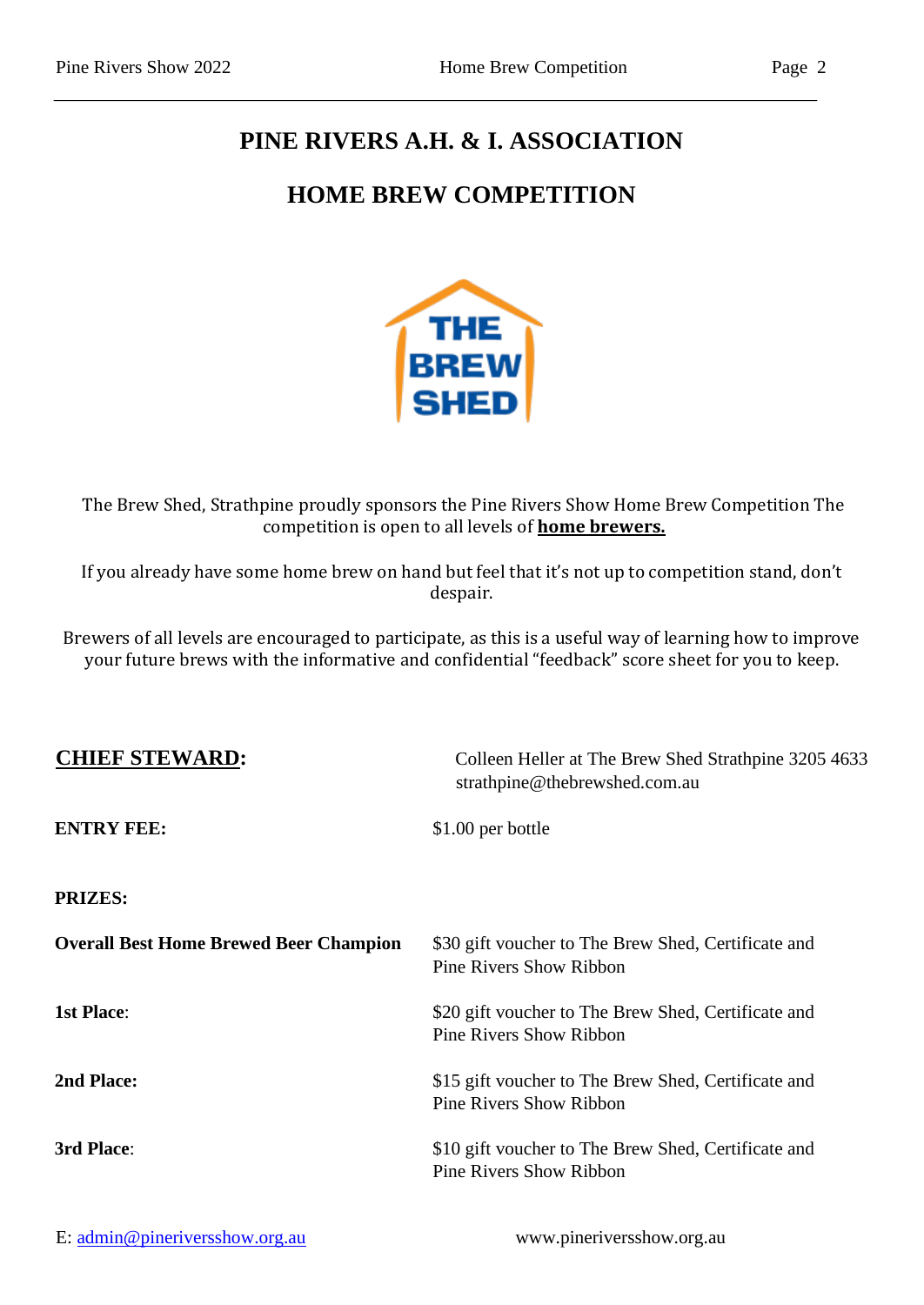#### **Conditions of Entry**

- 1. Payment in full of \$1.00 per bottle to be made at time of drop off.
- 2. Drop off entries at The Brew Shed,
	- $\triangleright$  Strathpine Shop 6a/481 Gympie Road, before 5pm Monday 18<sup>th</sup> July,
	- $\triangleright$  Morayfield Shop 5a/197 Morayfield Road, before 5pm Monday 18<sup>th</sup> July, or
	- $\triangleright$  Bribie 214 Regina Ave, Ningi, before 5pm Tuesday 12<sup>th</sup> July.
- 3. No late entries will be accepted,
- 4. Maximum of 2 entries per person,
- 5. Bottles must be clean and neat in appearance,
- 6. All bottles must be clearly labelled with name, phone number, and class. Bottles which are not clearly labelled will not be judged,
- 7. Empty bottles will be ready for collection at The Brew Shed Strathpine (**after 8.30am Monday 1st August 2022**).
- 8. Gift vouches will be available for use at any of The Brew Shed shops from Wednesday 3<sup>rd</sup> August. Certificates & ribbons will be available for collection from Wednesday  $3<sup>rd</sup>$  August.
- 9. The judge's decision is final.

ANY BOTTLES NOT COLLECTED WITHIN 14 DAYS WILL BECOME THE PROPERTY OF THE PINE RIVERS A.H. & I. ASSOCIATION TO DISPOSE OF AS THEY SEE FIT.

### **CLASSES**

- ➢ **OPEN**
- ➢ **LIGHT BEER (Light in colour)**
- ➢ **DARK BEER (Dark in colour)**
- ➢ **GINGER BEER**
- ➢ **CIDER**
- ➢ **WINE**

E: admin@pineriversshow.org.au www.pineriversshow.org.au